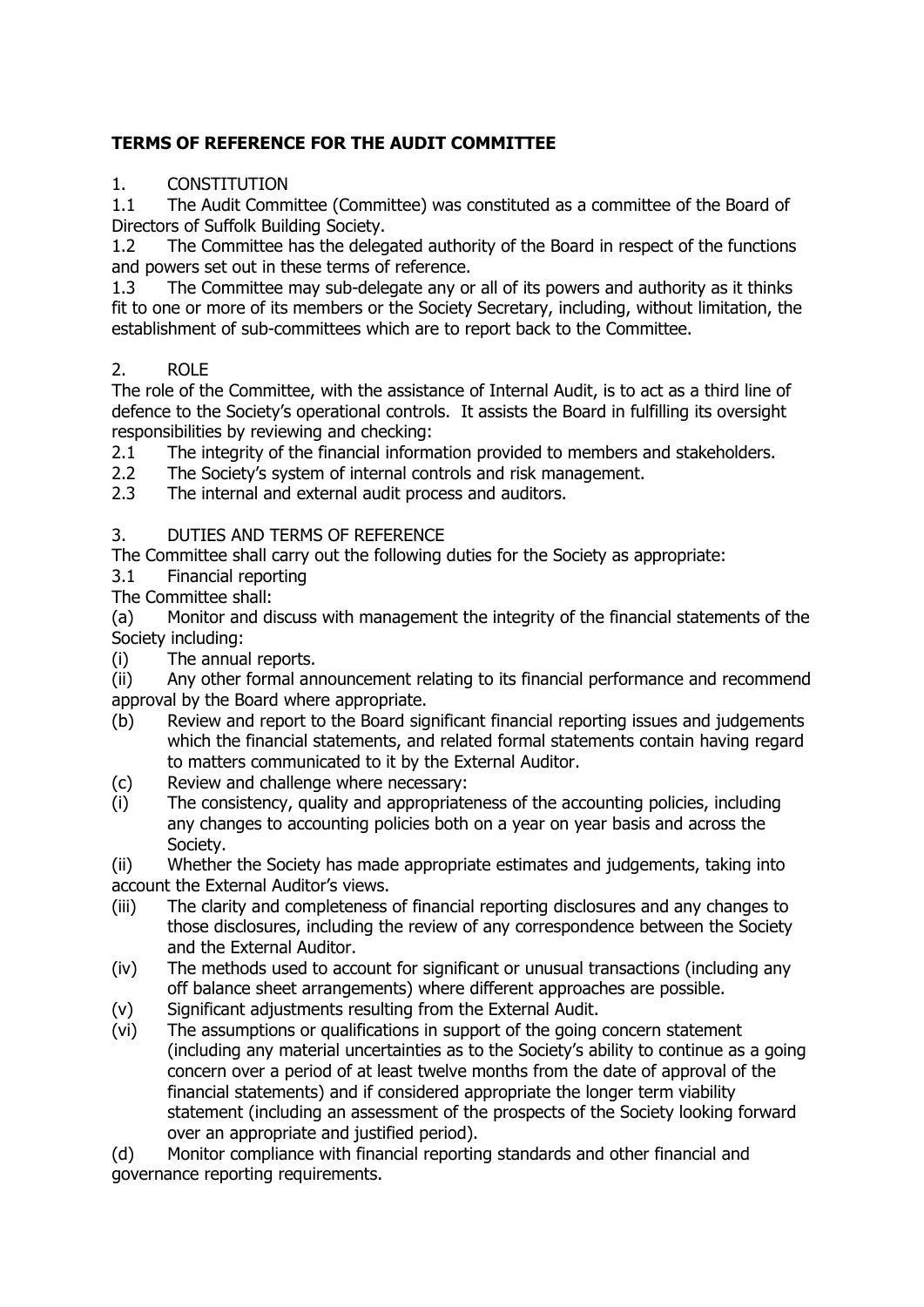- (e) Review all material information presented with the financial statements, such as the strategic report and the corporate governance statements, insofar as it relates to audit and risk management.
- (f) Where the Committee is not satisfied with any aspect of the proposed financial reporting by the Society, report its views to the Board.
- 3.2 Narrative reporting

Where requested by the Board, the Committee shall review the content of the annual report and accounts and advise the Board on whether, taken as a whole, it is fair, balanced and understandable and provides the information necessary for members to assess the Society's performance, business model and strategy.

- 3.3 Risk management systems and internal controls
- (a) Risk management
- (i) On behalf of the Board (which retains overall responsibility for risk management), review and monitor the Society's risk management system and carry out a review of its effectiveness, and review and approve the statement to be included in the annual report concerning risk management.
- (b) Internal controls Review the Society's internal financial controls and internal control systems and carry out a review of its effectiveness and approve the statement to be included in the annual report concerning internal control.
- (c) On-going viability

Where requested by the Board, provide advice on how, taking into account the Society's position and principal risks, the Society's prospects have been assessed, over what period and why the period is regarded as appropriate. The Committee shall also advise on whether there is a reasonable expectation that the Society will be able to continue in operation and meet its liabilities as they fall due over the said period, drawing attention to any qualifications or assumptions as necessary.

- (d) Management and internal and external audit reports
- (i) Review the assurance reports from management on the effectiveness of the internal control and risk management systems and from the Internal Audit, the External Auditor and others on the operational effectiveness of matters related to risk and control.
- (ii) Review the timeliness of, and reports on, the effectiveness of corrective action taken by management in response to any material external or internal audit recommendation.
- 3.4 Internal audit

The Committee shall:

(a) Approve the appointment and removal of the head of the internal audit function (this maybe through the appointment of an external firm).

(b) Review and approve the remit of the internal audit function and assess and ensure that the function has adequate resources and appropriate access to information to enable it to perform its function effectively and in accordance with appropriate professional standards. The Committee shall also ensure that the function has adequate standing and is free from management or other restrictions.

(c) Ensure the internal audit function has direct access to the Board Chairman and to the Committee; and is accountable to the Committee.

- (d) Review and assess the annual Internal Audit Plan and be advised of the reasons for any change or delay in the plan and ensure co-ordination between the internal and external auditors and regulators.
- (e) Receive a report on the results of the internal auditor's work on a periodic basis.

(f) Review and monitor management's responsiveness to the internal auditors' findings and recommendations.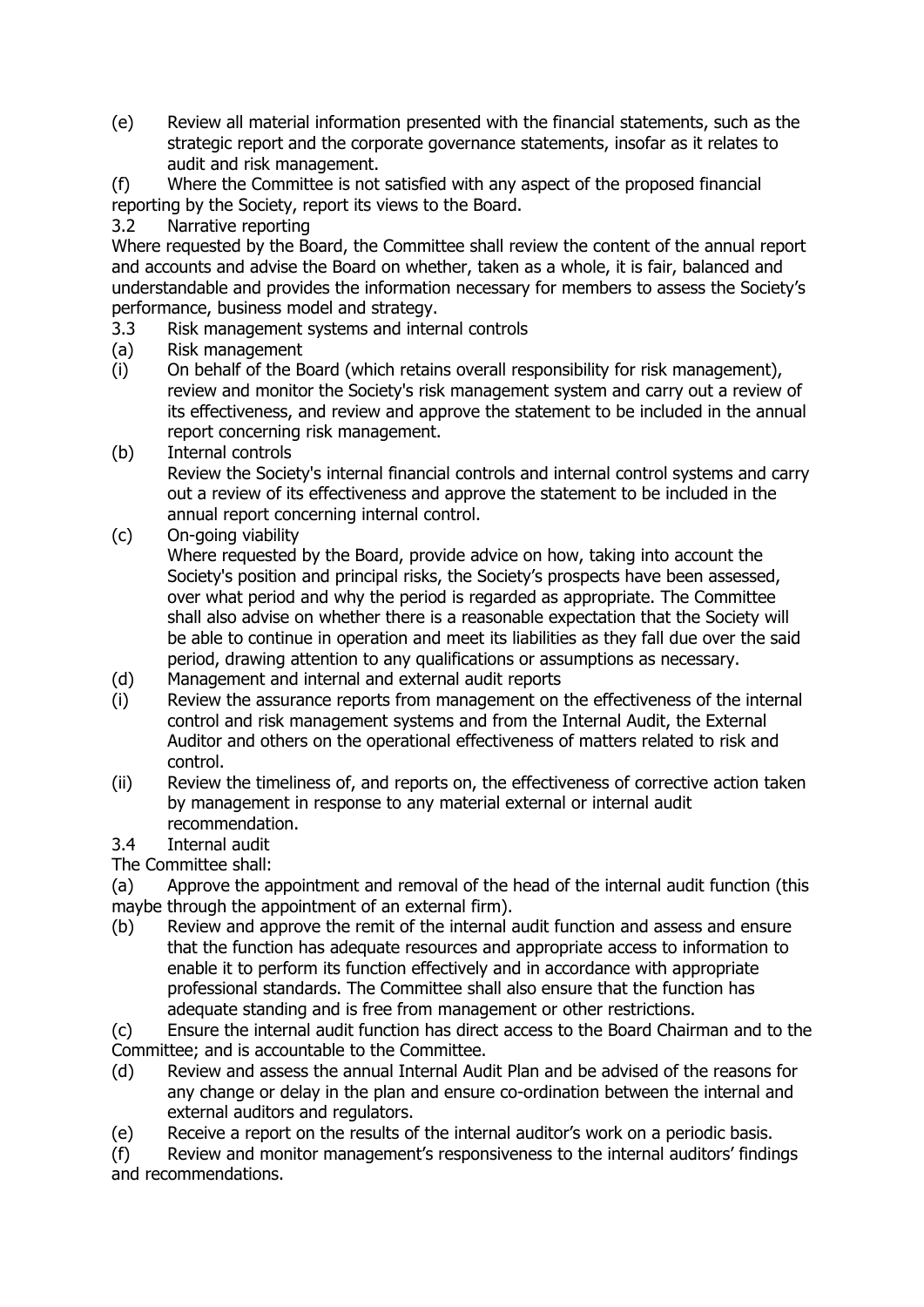(g) Monitor and review the effectiveness of the Society's internal audit function in the context of the Society's overall risk management system, irrespective of whether this is an in-house or outsourced function.

(h) Ensure that the Committee meets with the head of internal audit, without Executive present, at least once per year.

- (i) Set the remuneration for the internal audit function.
- External audit

The Committee shall:

- (a) Appointment, reappointment and resignation
- (i) Consider and make recommendations to the Board, to be put to members at the Society's AGM, on the appointment, reappointment or removal of the Society's external auditors.
- (ii) Ensure that at least once every ten years the audit services contract is put out to tender to enable the Committee to compare the quality and effectiveness of the services provided by the incumbent auditor with those of other audit firms and, in respect of such tender, oversee the selection process and ensure that all tendering firms have such access as is necessary to information and individuals during the tendering process.
- (iii) If any auditor resigns, investigate the issues leading to this and decide whether any action is required.
- (iv) Evaluate the risks to the quality and effectiveness of the financial reporting process and consideration of the need to include the risk of the withdrawal of the auditor from the market in that evaluation.
- (b) Terms of engagement

Oversee the relationship with the external auditor and negotiate and agree their terms of engagement, including any engagement letter issued at the start of each audit, the scope of the audit and, in consultation with the Executive Directors, agree their remuneration (including fees for both the audit and non-audit services) to ensure that the level of fees is appropriate to enable an effective and high quality audit to be undertaken.

- (c) Independence and expertise
- (i) Review and assess on an annual basis:
- (ii) The external auditor's independence and objectivity taking into account the relevant UK law, professional and regulatory requirements and the relationship with the auditor as a whole, including the provision of any non-audit services.
- (iii) The qualifications, expertise and resources of the auditor and the effectiveness of the audit process, which shall include a report from the external auditor on their own internal quality procedures.
- (iv) Seek reassurance from the external auditor and their staff that they have no relationships with the Society which could adversely affect the auditor's independence and objectivity and, seek information from the external audit firm about policies and processes for maintaining independence and monitoring compliance.
- (d) Non-audit services
- (i) Ensure that the provision of non-audit services does not impair the external auditor's independence or objectivity, satisfying itself that there are no relationships between the auditor and the Society outside the ordinary course of business (including the level of non-audit fees) that could adversely affect the auditor's independence and objectivity, or the audit process.
- (ii) Keep the policy for the provision of non-audit services under review.
- (e) Audit cycle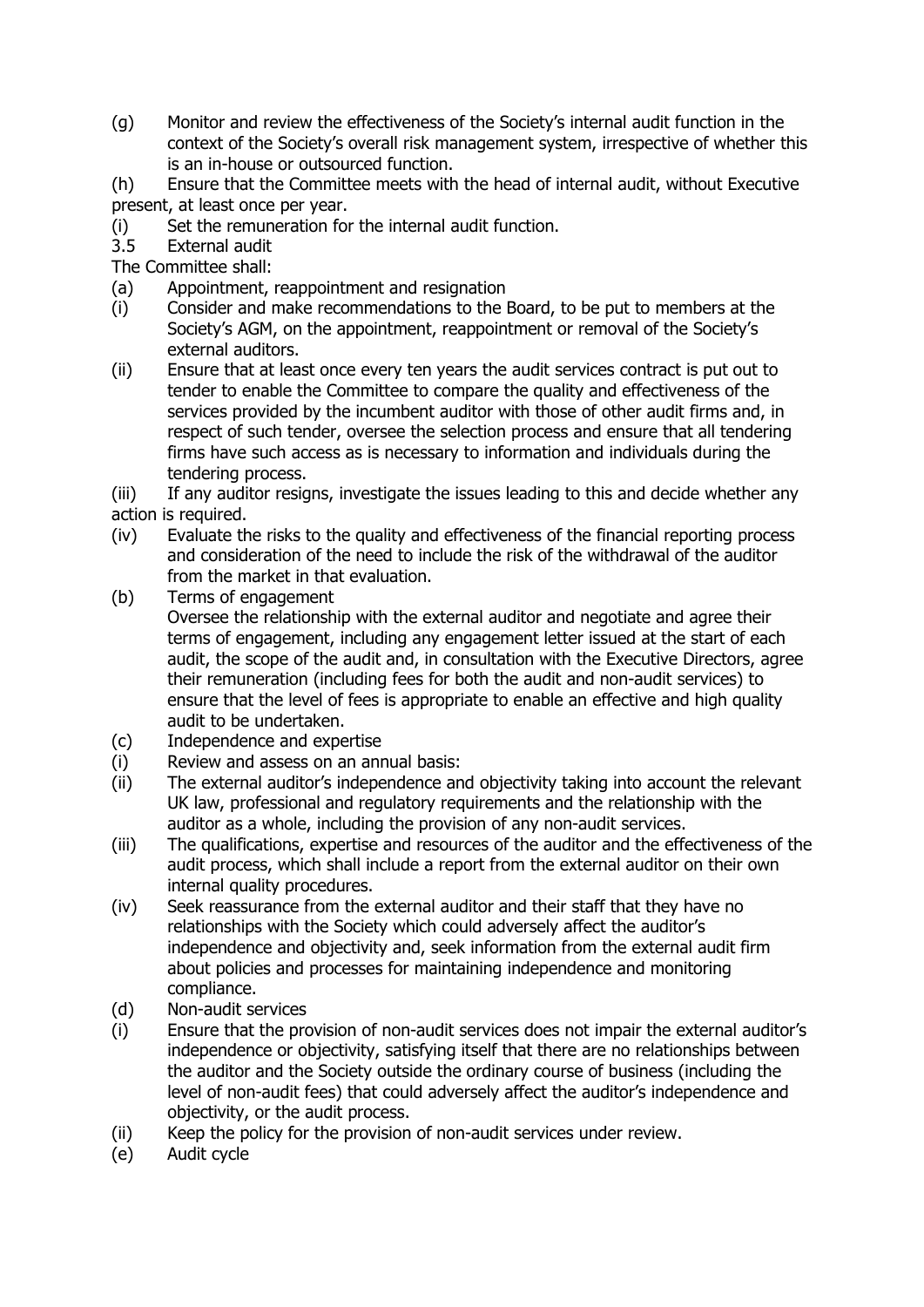- (i) Review and approve the annual audit plan at the start of the audit cycle and ensure it is consistent with the scope of the audit engagement, having regard to the seniority, expertise and experience of the audit team.
- (ii) Meet regularly with the external auditor (including once at the planning stage before the audit and once after the audit at the reporting stage) and at least once a year, without the Executive Directors or other management being present, to review the findings of the audit including (but not limited to) any major resolved or unresolved issues that arose during the audit, key accounting and audit judgements and levels of errors identified during the audit.
- (iii) Consider communications from the external auditor on audit planning and findings on material weaknesses in accounting and internal control systems that come to the auditor's attention, including a review of material items of correspondence between the Society and the external auditor.
- (iv) Review any representation letter(s) requested by the external auditor before they are signed by management and consider whether, based on its knowledge, the information provided is complete and appropriate.
- (v) Review, prior to its consideration by the Board, the external auditor's report to the Directors and their management letter, including management's response to the auditor's findings and recommendations.
- (vi) At the end of the audit cycle, assess the effectiveness of the audit process including:
- (A) Reviewing whether the auditor has met the agreed audit plan.
- (B) Understanding reasons for changes to the audit plan.<br>(C) Considering the external auditor's robustness and per-
- Considering the external auditor's robustness and perceptiveness in handling key accounting and audit judgements and responding to the Committee's questions.
- (D) Obtaining feedback from key people on the conduct of the audit.<br>(E) Reviewing and monitoring the content of the external auditor's m
- Reviewing and monitoring the content of the external auditor's management letter and reporting to the board on the effectiveness of the audit process.
- (f) Other matters

(i) Be responsible for the co-ordination between the activities of the external auditor and the internal audit function.

- (ii) Agree with the Board the Society's policy on employment of former employees of the Society's external auditor and monitor the implementation of this policy.
- (iii) Monitor the external auditor's compliance with relevant ethical and professional guidance on the rotation of the audit partner, the level of fees paid by the Society compared to the overall fee income of the firm, office and partner and other related requirements.

### 4. MEMBERSHIP

- 4.1 The Committee shall comprise a minimum of three members. Each Committee member shall be an independent Non-Executive Director, at least one of whom shall have recent and relevant experience working with financial and accounting matters ideally with a professional qualification from one of the professional accountancy bodies.
- 4.2 The Board shall appoint members of the Committee, on the recommendation of the Chairman's and Nominations Committee, in consultation with the Committee chairman.
- 4.3 The chairman of the Board shall not chair the Committee.
- 4.4 Appointments to the Committee shall be for a period of up to three years, extendable by no more than two additional three-year periods, so long as members continue to be independent.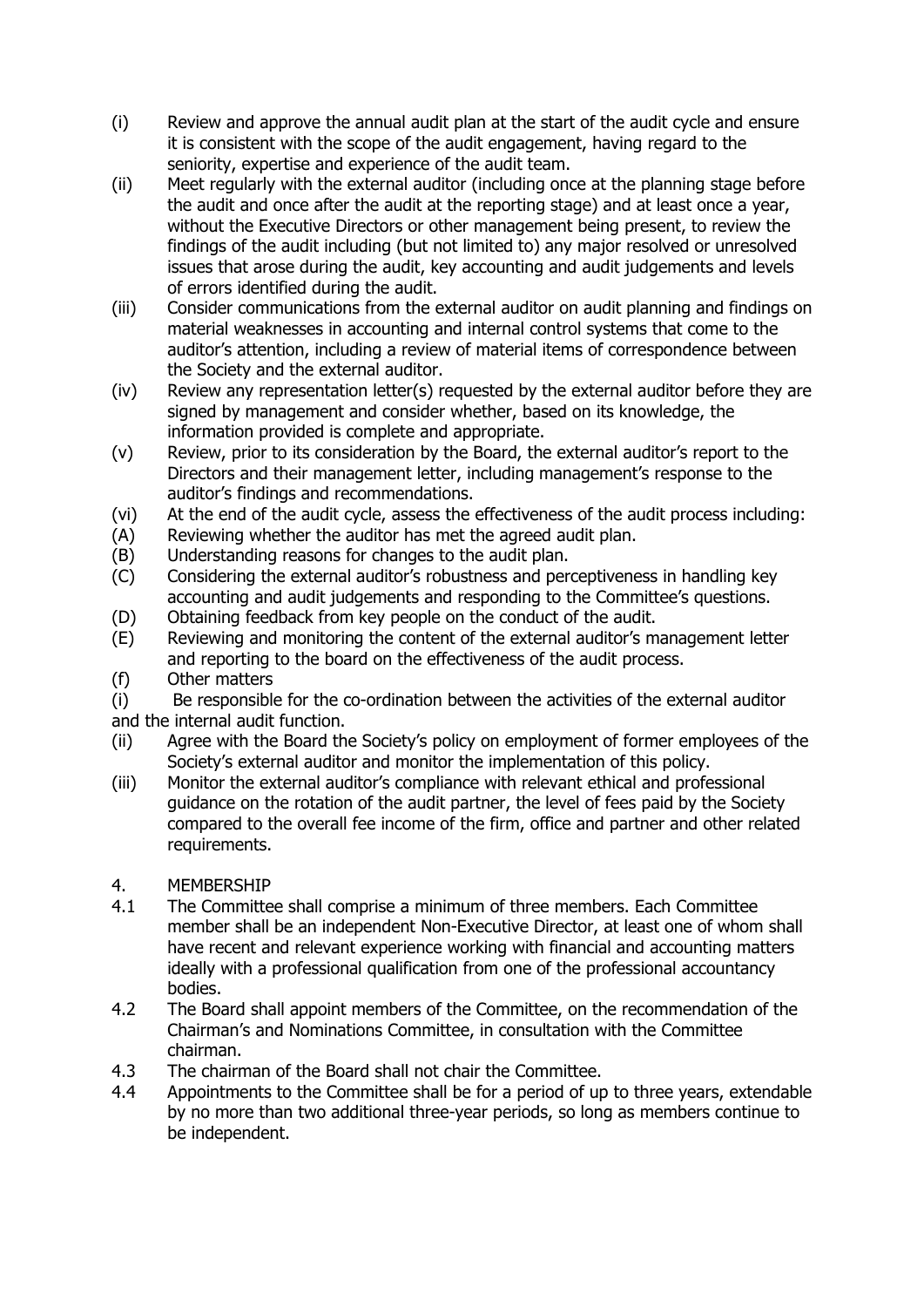- 4.5 The Board shall appoint the chairman of the Committee. In the absence of the Committee chairman and/or an appointed deputy, the remaining members present at a meeting shall elect one of their number present to chair the meeting.
- 4.6 The Committee chairman shall review membership of the Committee annually, as part of the annual performance evaluation of the Committee.
- 4.7 The Society Secretary, or his or her nominee, shall act as the Secretary of the Committee and provide all necessary support to the Committee, including the recording of Committee minutes and ensuring that the Committee receives information and papers in a timely manner to enable full and proper consideration of the relevant issues.
- 5. QUORUM<br>5.1 The quoru
- The quorum necessary for the transaction of business at a Committee meeting shall be two members (including, whenever possible, at least one member with recent and relevant financial experience), present in person or by audio or video conference. If there is difficulty in achieving a quorum, independent Non-Executive Directors, who are not members of the Committee, may be co-opted as members for individual meetings.
- 5.2 A duly convened Committee meeting at which a quorum is present shall be competent to exercise all or any of the authorities, powers and discretions vested in or exercisable by the Committee.

## 6. ATTENDANCE AT MEETINGS<br>6.1 The Committee shall meet at

- The Committee shall meet at least four times a year.
- 6.2 Outside of the formal meeting programme, the Committee chairman shall maintain a dialogue with key individuals involved in the Society's governance, including the Board Chairman, the Chief Executive, the Chief Financial Officer, the External Audit Lead Partner and a representative from Internal Audit.
- 6.3 Only Committee members have the right to attend and vote at Committee meetings. However, the external auditor, Chief Executive, Chief Financial Officer and a representative from internal audit shall be invited to attend and address meetings of the Committee on a regular basis and other non-members may be invited to attend all or part of any meetings as and when appropriate and necessary.
- 6.4 Meetings of the Committee may be conducted when the members are physically present together or in the form of either video or audio conferences.

## 7. NOTICE OF MEETINGS<br>7.1 Meetings of the Commi

- Meetings of the Committee shall be called by the Secretary of the Committee at the request of any of its members or at the request of the Chief Executive, Chief Financial Officer, External Audit lead partner or a representative from Internal Audit.
- 7.2 Unless otherwise agreed, notice of each meeting confirming the venue, time and date, together with an agenda of items to be discussed, shall be forwarded to each member of the Committee, any other person required to attend and all other Non-Executive Directors, no later than three working days before the date of the meeting.

#### 8. VOTING ARRANGEMENTS

- 8.1 Each Committee member shall have one vote which may be cast on matters considered at the meeting. Votes can only be cast by members attending a Committee meeting (whether in person or by audio or video conference).
- 8.2 If a matter that is considered by the Committee is one where a Committee member, either directly or indirectly has a personal interest, that member shall not be permitted to vote at the meeting.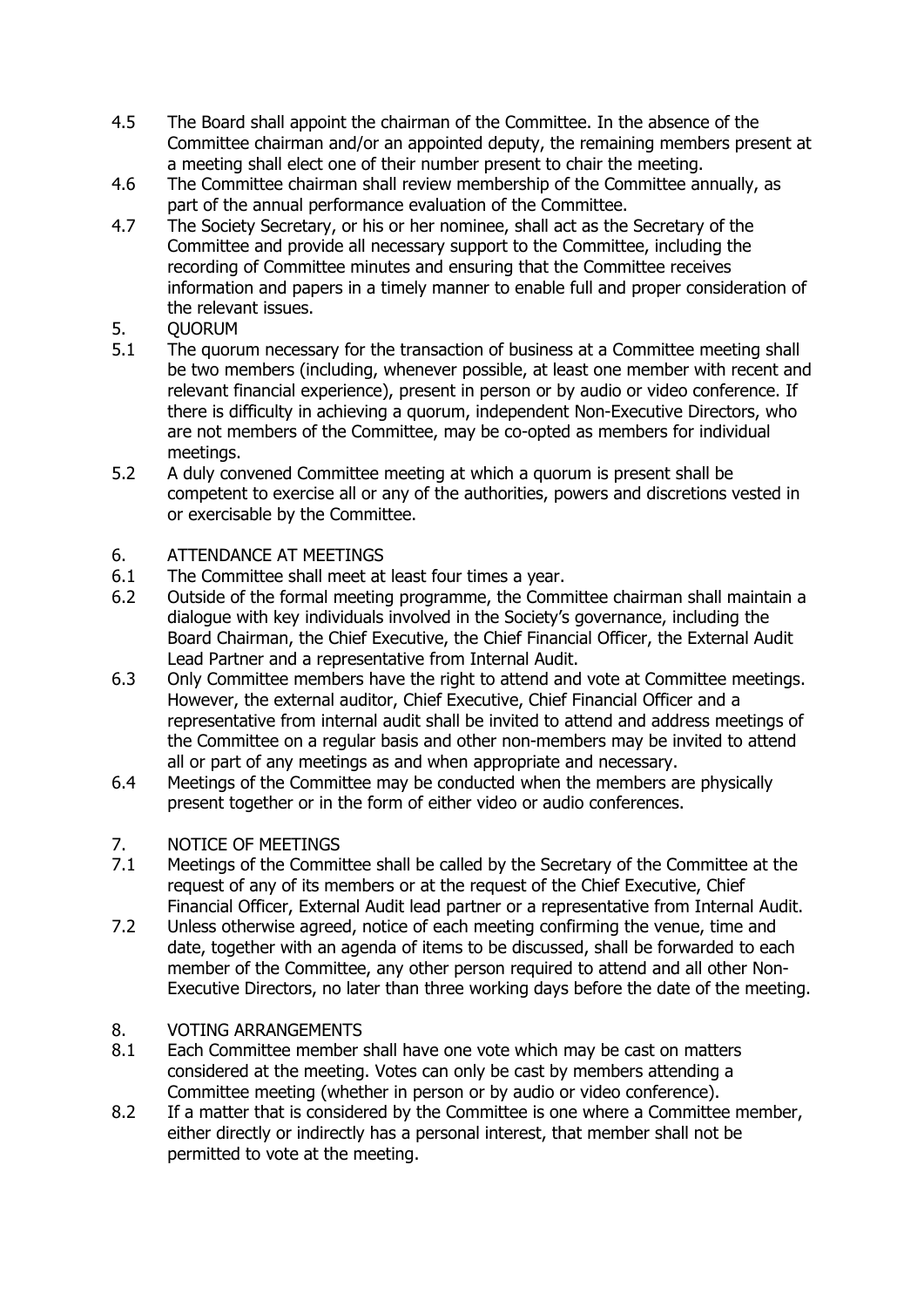8.3 Except where he or she has a personal interest, the Committee Chairman shall have a casting vote.<br>8.4 The Cor

The Committee Chairman may ask any attendees of a Committee meeting to leave the meeting to allow discussions of matters relating to them.

# 9. MINUTES OF MEETINGS<br>9.1 The Society Secretary (or

- The Society Secretary (or his or her nominee) shall minute the proceedings and resolutions of all Committee meetings, including the names of those present and in attendance.
- 9.2 A resolution in writing and signed by all Committee members will be as effective as a resolution passed at a Committee meeting. Any written resolution shall be tabled and noted at the next meeting of the Committee.

#### 10. ANNUAL GENERAL MEETING

10.1 The Committee Chairman shall attend the Annual General Meeting to answer shareholder questions on the Committee's activities and areas of responsibility and to deal with any questions relating to the resignation or dismissal of the external auditor.

#### 11. REPORTING RESPONSIBILITIES

The Committee shall:

11.1 Report to the Board on its proceedings after each meeting on all matters within its duties and responsibilities.

11.2 Make whatever recommendations to the Board it deems appropriate on any area within its remit where action or improvement is needed.

11.3 Make available to members these terms of reference by placing them on the Society's website.

#### 12. GENERAL MATTERS

The Committee shall:

- 12.1 Consider other duties determined by the Board from time to time.
- 12.2 Have access to sufficient resources in order to carry out its duties, including access
- to the Society Secretary as required.
- 12.3 Be provided with appropriate and timely training, both in the form of an induction programme for new members and on an on-going basis for all members.
- 12.4 Give due consideration to all applicable laws and regulations..
- 12.5 Work and liaise as necessary with all other Board Committees.
- 12.6 Arrange for periodic reviews of its own performance and, at least annually review its terms of reference to ensure it is operating at maximum effectiveness and recommend any changes it considers necessary to the Board for approval.

#### 13. AUTHORITY

The Board authorises the Committee to:<br>13.1 Carry out all duties set out in the

Carry out all duties set out in these terms of reference, to have unrestricted access to the Society's documents and information and to obtain, at the Society's expense, appropriate professional advice on any matter within its terms of reference as it considers necessary.

13.2 Seek any information it requires from any employee of the Society to performs its duties.

13.3 Secure the attendance of external advisers at its meetings if it considers this necessary, at the Society's expense.

13.4 Call any employee to be questioned at a Committee meeting as and when required